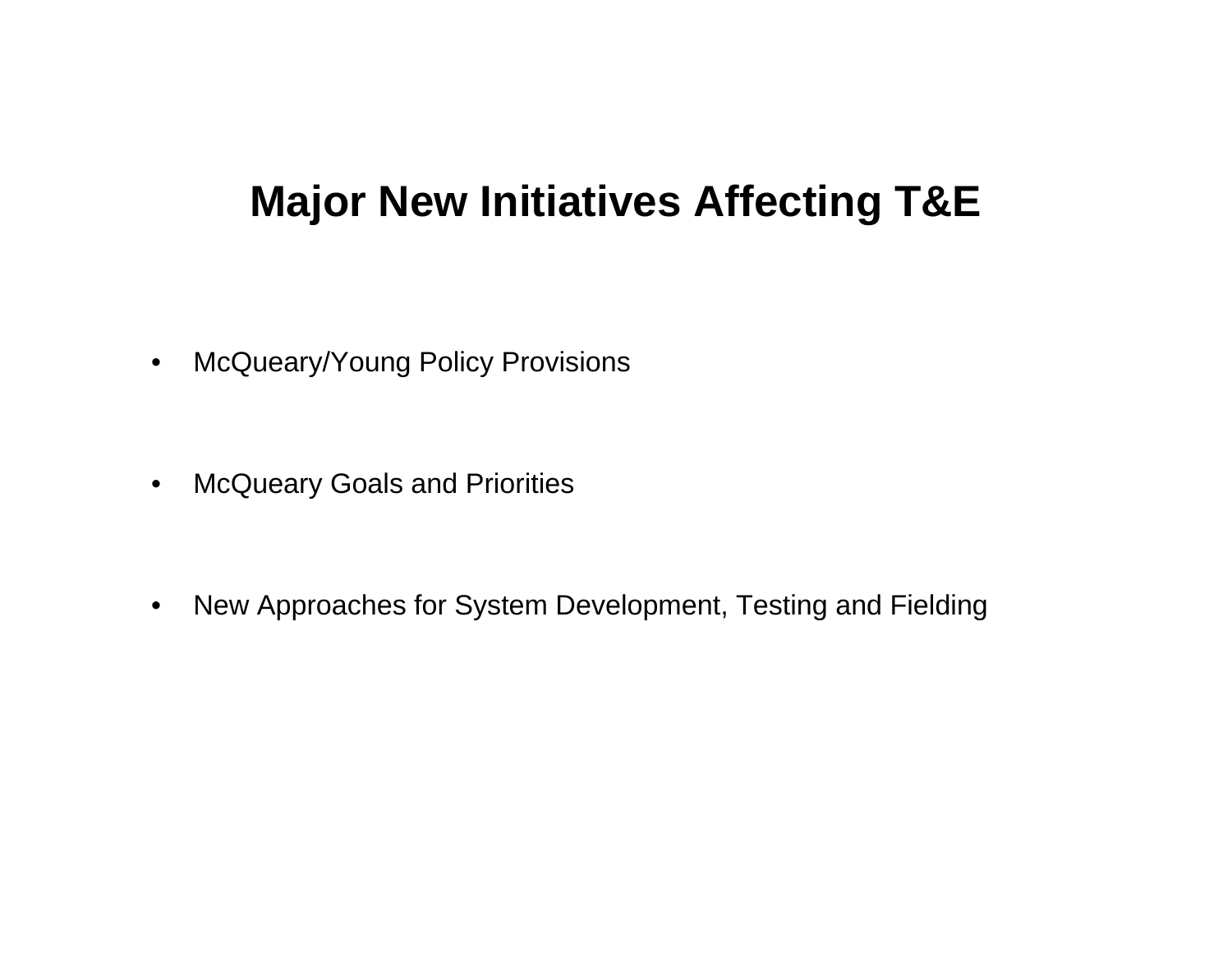## **McQueary/Young Policy Revisions**

- Fundamental Purpose of T&E : Provide Knowledge to Assist in Managing Risks in System/Capability Development, Production, Operations & Sustainment
	- –Measure Progress in Both System & Capability Development
	- – Provide Knowledge of System Capabilities & Limitations to the Acquisition and User Communities
	- –Bring to Bear Expertise at the Outset of a System's Life Cycle
	- –Identify Technical, Operational and System Deficiencies Early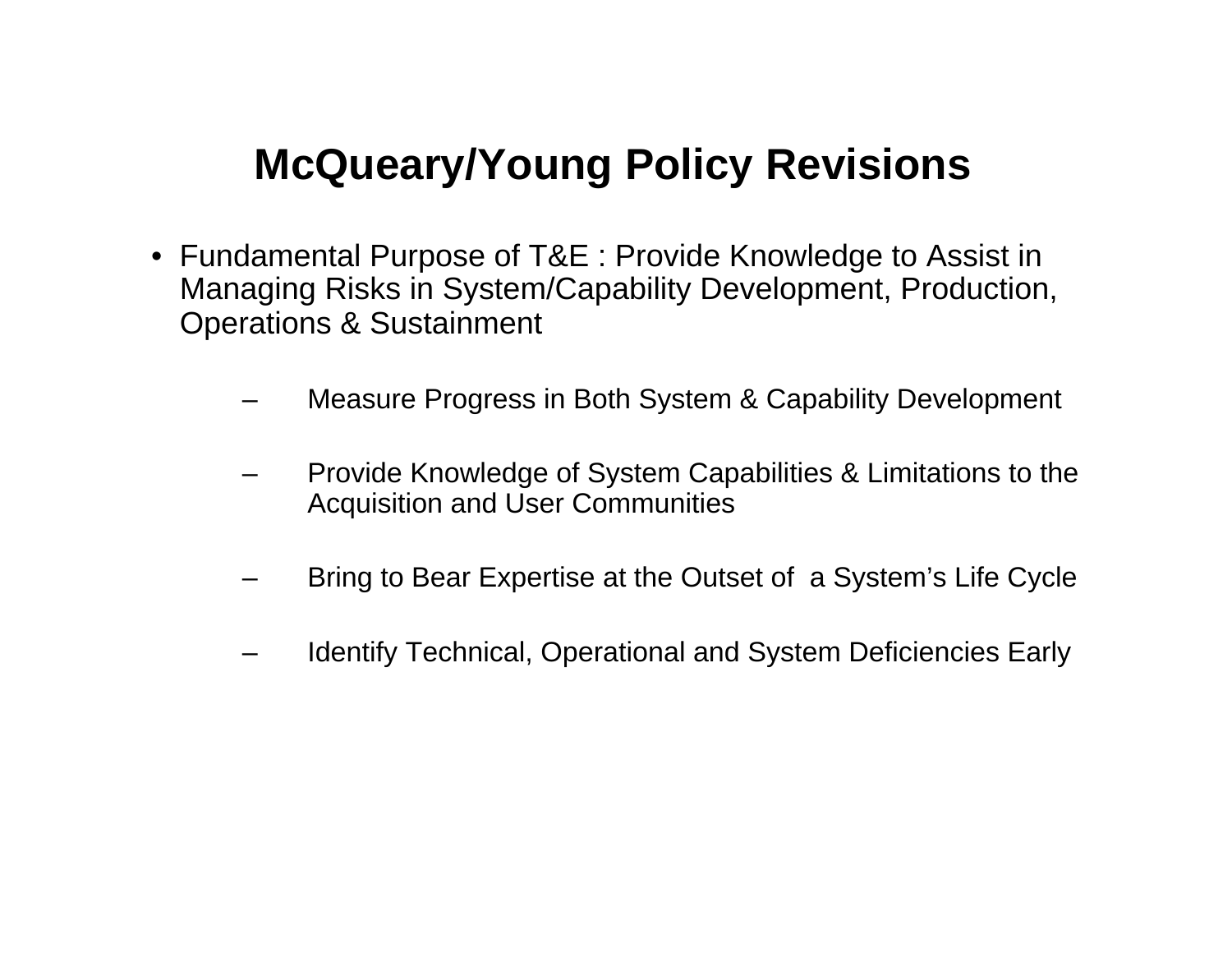# **McQueary/Young Policy Revisions**

- $\bullet$ DT&E and OT&E Integrated & Seamless throughout Life Cycle
- $\bullet$  Evaluations Include Comparison with Current Mission Capabilities to Determine Measurable Improvements
- $\bullet$  Assess Improvements to Mission Capability and Supportability Based on User Needs -- Report in Terms of Operational Significance
- •Evaluations Include All Available & Relevant Data
- •Conduct T&E in a Continuum of Live, Virtual & Constructive Environments